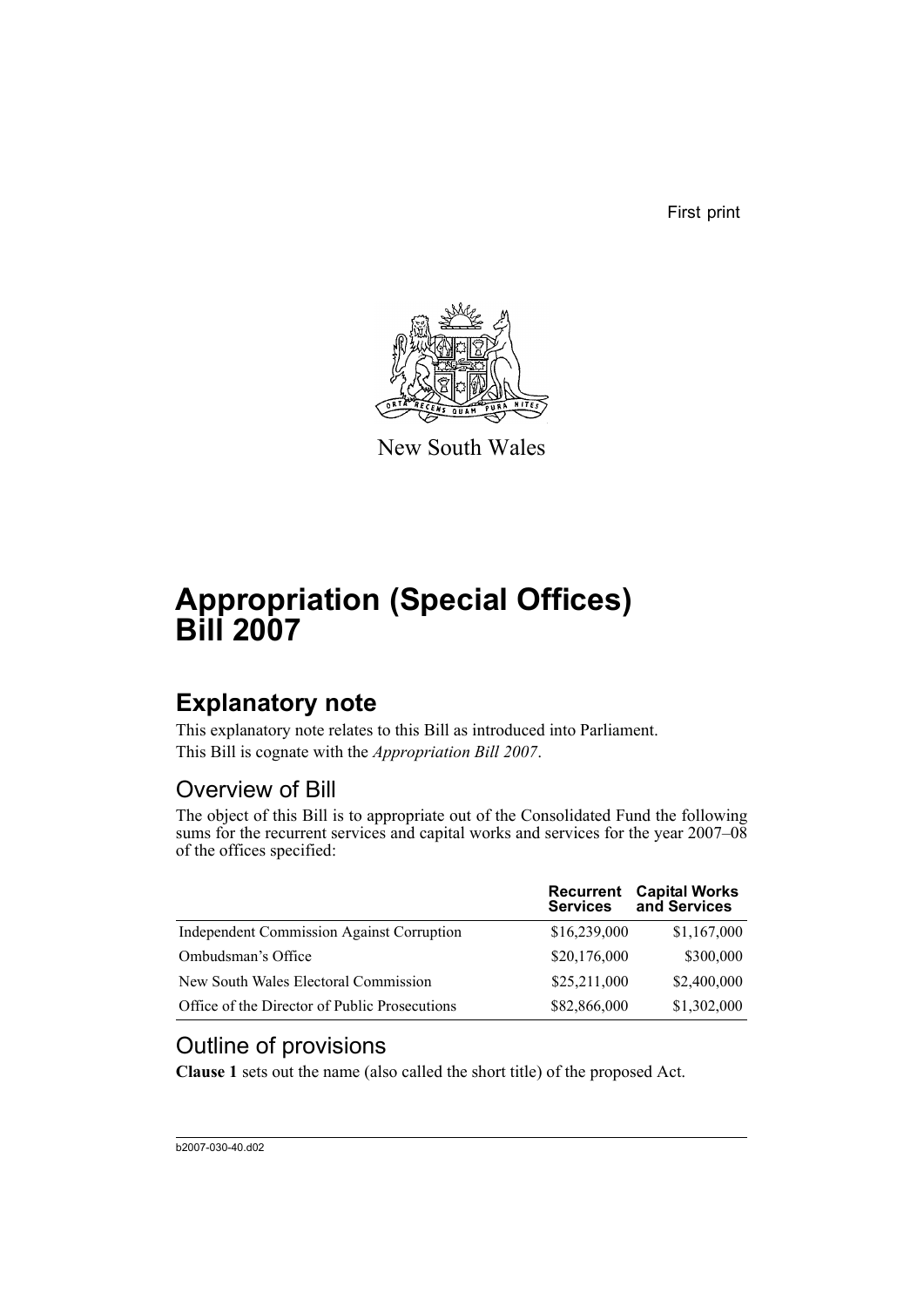Appropriation (Special Offices) Bill 2007

Explanatory note

**Clause 2** provides for the commencement of the proposed Act on 1 July 2007.

**Clause 3** makes provision for interpretation of references to the 2007–08 financial year and other matters of interpretation.

**Clauses 4–7** provide for the appropriations for the year 2007–08 in respect of the offices mentioned in the Overview, in the amounts described in the Overview. The total amounts appropriated are:

- (a) \$144,492,000 for recurrent services, and
- (b) \$5,169,000 for capital works and services.

**Clause 8** enables the Treasurer to authorise payment for a purpose in excess of the sum appropriated for the purpose, in specified circumstances.

**Clause 9** allows that function to be delegated by the Treasurer.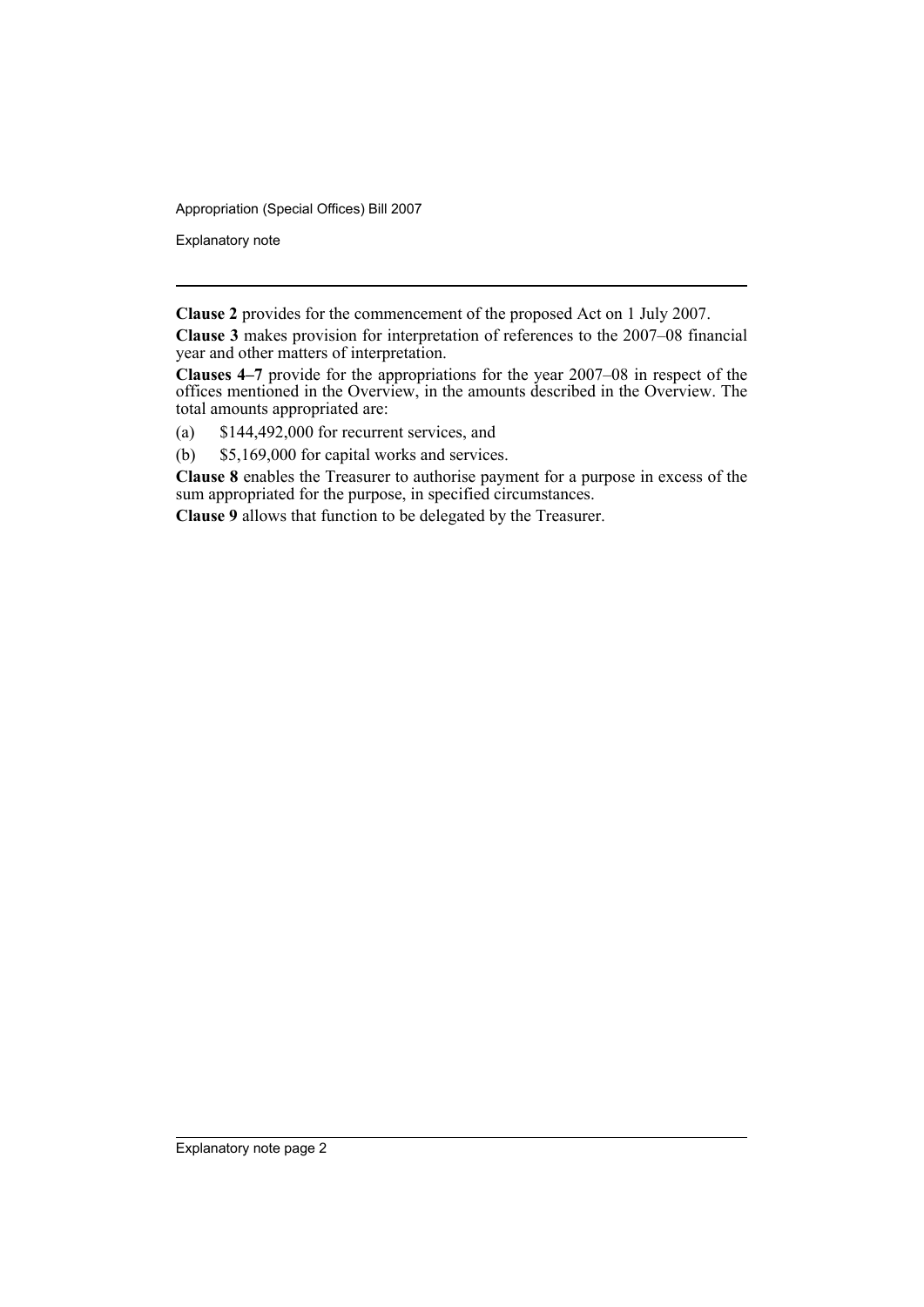First print



New South Wales

# **Appropriation (Special Offices) Bill 2007**

## **Contents**

|        |                                                                                                                    | Page |
|--------|--------------------------------------------------------------------------------------------------------------------|------|
| 1      | Name of Act                                                                                                        |      |
| 2      | Commencement                                                                                                       |      |
| 3      | Interpretation                                                                                                     | 2    |
| 4      | Appropriation from Consolidated Fund 2007-08 for<br>recurrent services of certain offices                          |      |
| 5.     | Appropriation from Consolidated Fund 2007-08 for<br>capital works and services of certain offices                  | 2    |
| 6      | Premier                                                                                                            | 3    |
|        | <b>Attorney General</b>                                                                                            | 3    |
| 8<br>9 | Variation of authorised payments from Consolidated Fund<br>Appointment of person to carry out the functions of the |      |
|        | Treasurer under section 8                                                                                          |      |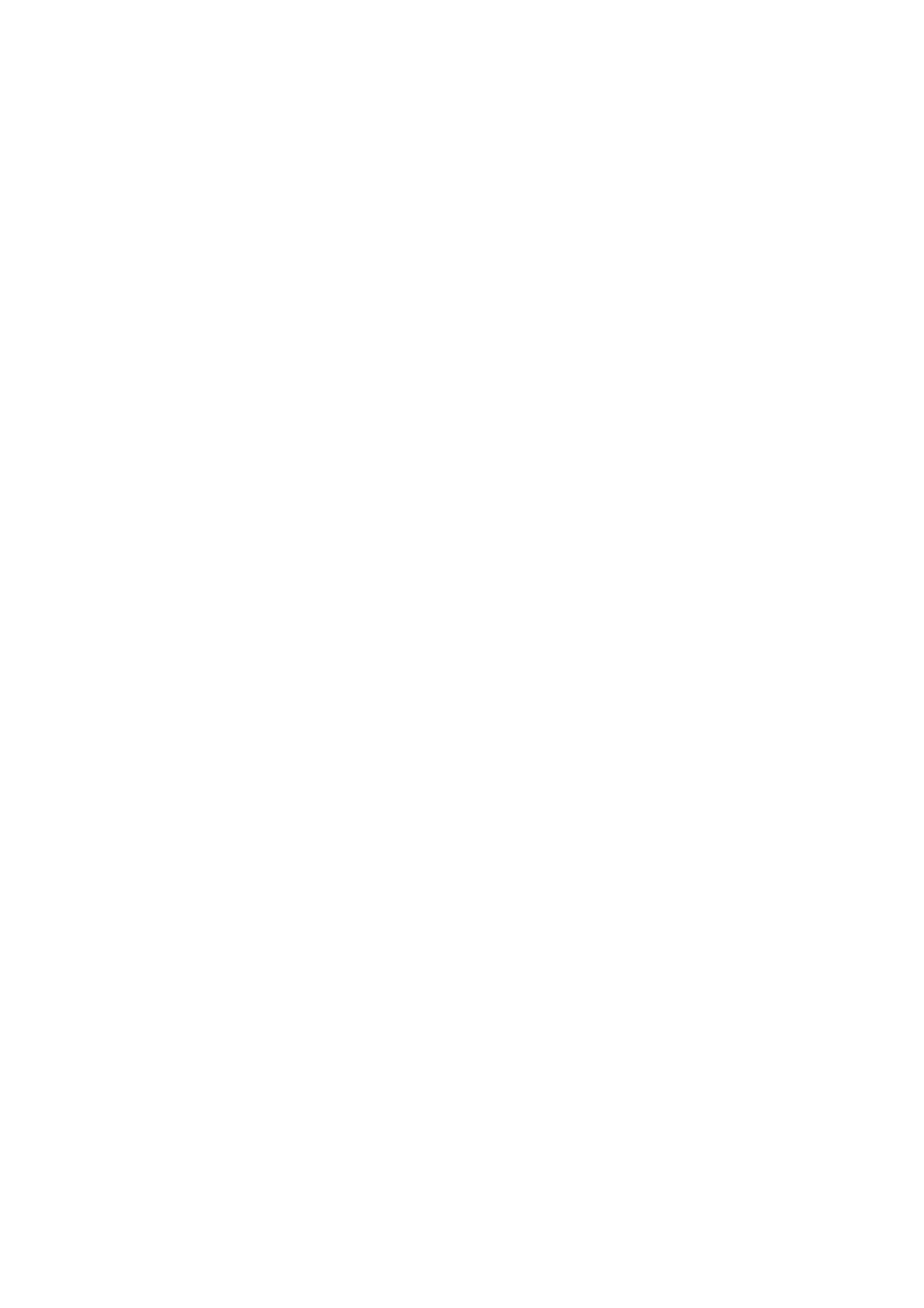

New South Wales

# **Appropriation (Special Offices) Bill 2007**

No , 2007

## **A Bill for**

An Act to appropriate out of the Consolidated Fund sums for the recurrent services and capital works and services of certain offices for the year 2007–08.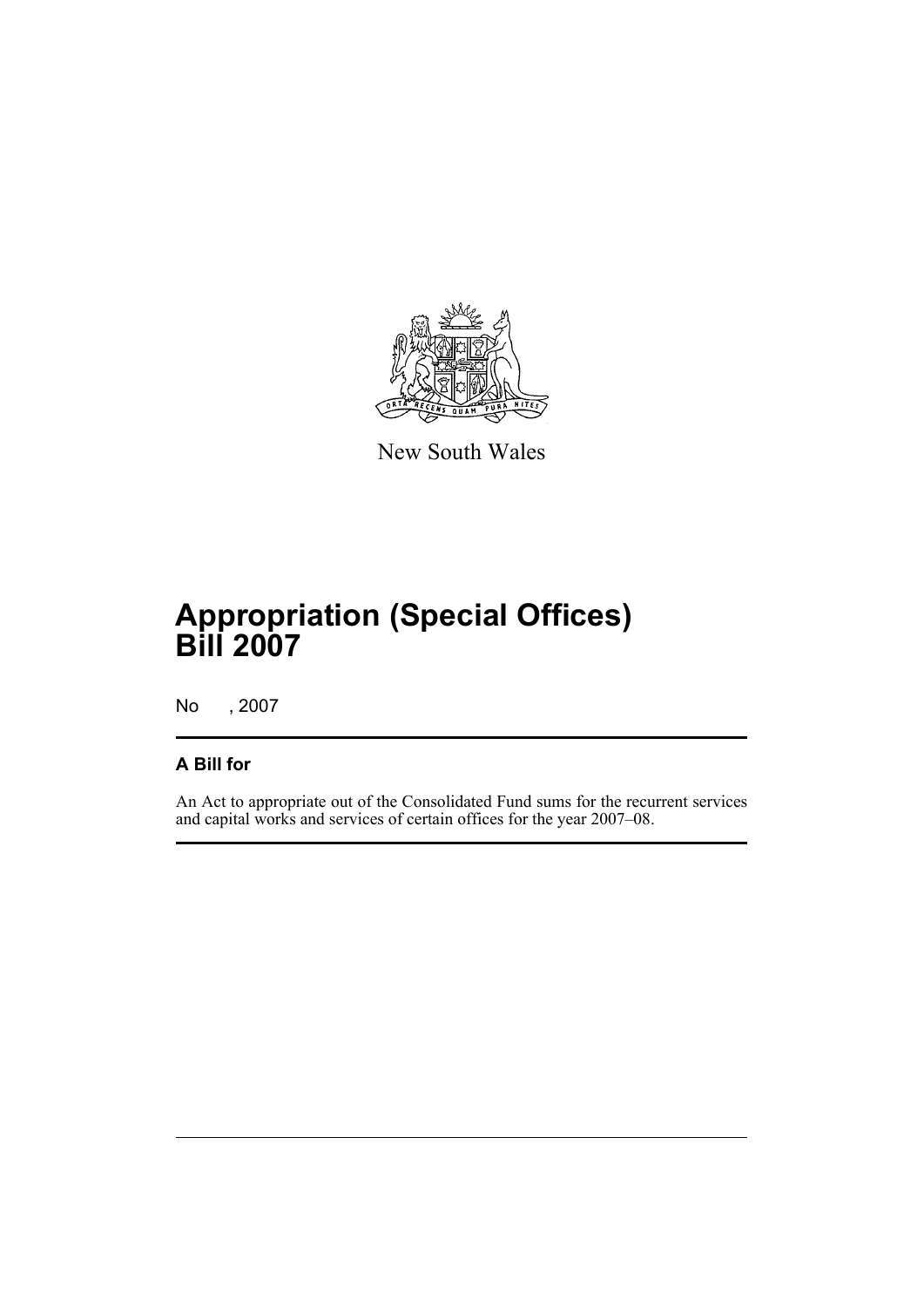<span id="page-5-4"></span><span id="page-5-3"></span><span id="page-5-2"></span><span id="page-5-1"></span><span id="page-5-0"></span>

|              |     | The Legislature of New South Wales enacts:                                                                                                                                                                                                                                                                                                                      | $\mathbf{1}$               |
|--------------|-----|-----------------------------------------------------------------------------------------------------------------------------------------------------------------------------------------------------------------------------------------------------------------------------------------------------------------------------------------------------------------|----------------------------|
| 1            |     | <b>Name of Act</b>                                                                                                                                                                                                                                                                                                                                              | $\overline{2}$             |
|              |     | This Act is the <i>Appropriation (Special Offices) Act 2007</i> .                                                                                                                                                                                                                                                                                               | 3                          |
| $\mathbf{2}$ |     | Commencement                                                                                                                                                                                                                                                                                                                                                    | 4                          |
|              |     | This Act commences or is taken to have commenced on 1 July 2007.                                                                                                                                                                                                                                                                                                | 5                          |
| 3            |     | Interpretation                                                                                                                                                                                                                                                                                                                                                  | 6                          |
|              | (1) | In this Act, a reference to the year 2007–08 is a reference to the year<br>from 1 July 2007 to 30 June 2008.                                                                                                                                                                                                                                                    | $\overline{7}$<br>8        |
|              | (2) | A reference in the <i>Public Finance and Audit Act 1983</i> to an or the<br>Appropriation Act includes a reference to this Act.                                                                                                                                                                                                                                 | 9<br>10 <sup>1</sup>       |
| 4            |     | Appropriation from Consolidated Fund 2007-08 for recurrent services of<br>certain offices                                                                                                                                                                                                                                                                       | 11<br>12 <sup>2</sup>      |
|              | (1) | Out of the Consolidated Fund there are hereby appropriated the sums<br>identified in sections 6 and 7, as the sums appropriated by this Act for<br>recurrent services, which sums may be issued and applied for or towards<br>the several uses and purposes expressed in those sections for recurrent<br>services for the year 2007–08.                         | 13<br>14<br>15<br>16<br>17 |
|              | (2) | The total sum appropriated out of the Consolidated Fund for recurrent<br>services for the year 2007–08, in accordance with the provisions of<br>sections 6 and 7, is the sum of $$144,492,000$ .                                                                                                                                                                | 18<br>19<br>20             |
|              | (3) | Any amounts expended for recurrent services under section 25 of the<br><i>Public Finance and Audit Act 1983</i> or any Supply Act on or after 1 July<br>2007 and before the date of assent to this Act are taken to have been<br>expended out of such of the sums for recurrent services set out in<br>sections 6 and 7, as may be determined by the Treasurer. | 21<br>22<br>23<br>24<br>25 |
| 5            |     | Appropriation from Consolidated Fund 2007-08 for capital works and<br>services of certain offices                                                                                                                                                                                                                                                               | 26<br>27                   |
|              | (1) | Out of the Consolidated Fund there are hereby appropriated the sums<br>identified in sections 6 and 7, as the sums appropriated by this Act for<br>capital works and services, which sums may be issued and applied for<br>or towards the several uses and purposes expressed in those sections for<br>capital works and services for the year 2007–08.         | 28<br>29<br>30<br>31<br>32 |
|              | (2) | The total sum appropriated out of the Consolidated Fund for capital<br>works and services for the year 2007–08, in accordance with the<br>provisions of sections 6 and 7, is the sum of \$5,169,000.                                                                                                                                                            | 33<br>34<br>35             |
|              | (3) | Any amounts expended for capital works and services under section 25<br>of the <i>Public Finance and Audit Act 1983</i> or any Supply Act on or after                                                                                                                                                                                                           | 36<br>37                   |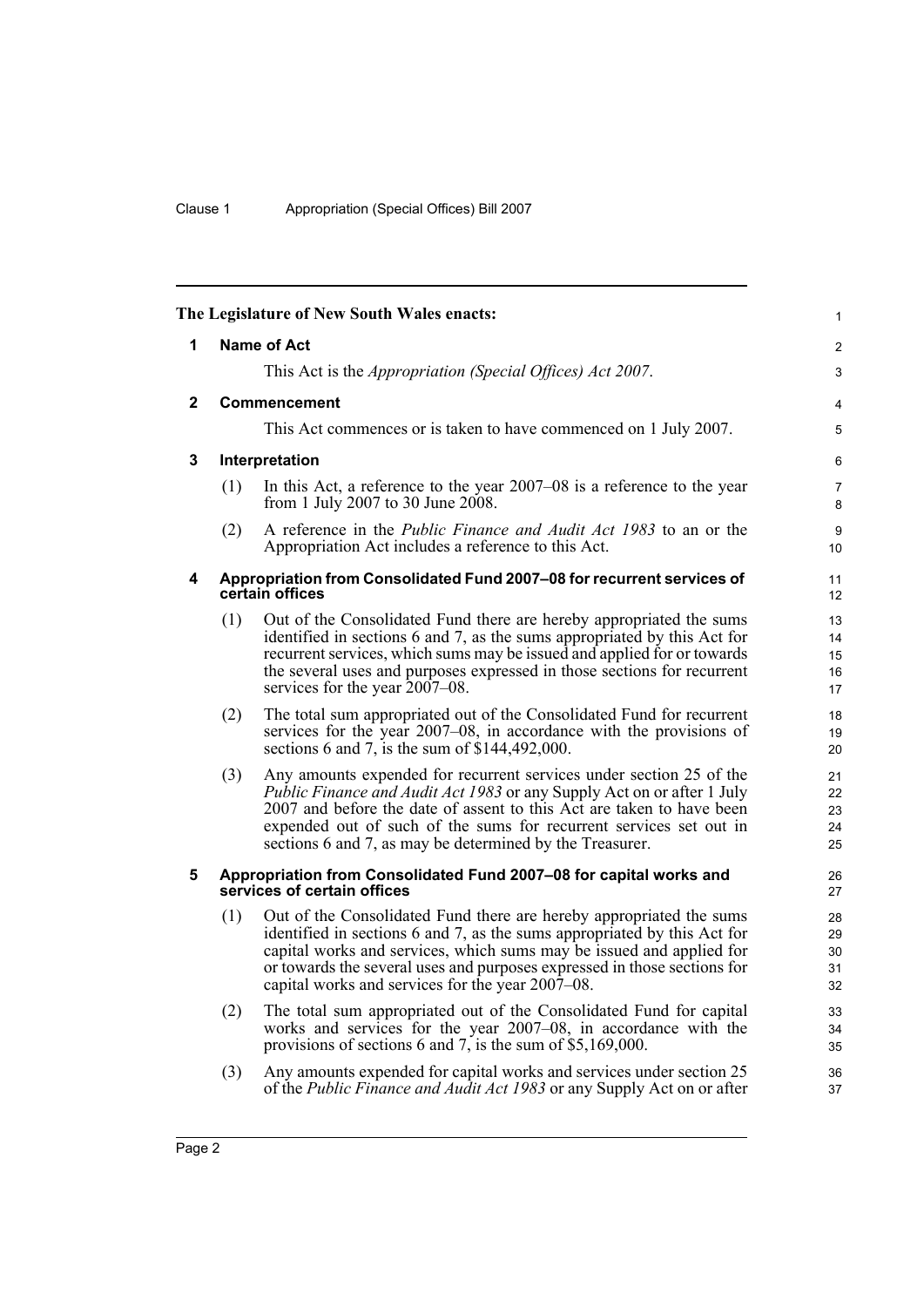**\$,000**

**\$,000**

1 July 2007 and before the date of assent to this Act are taken to have been expended out of such of the sums for capital works and services set out in sections 6 and 7, as may be determined by the Treasurer.

### <span id="page-6-0"></span>**6 Premier**

(1) RECURRENT SERVICES: The sum of \$61,626,000 is hereby appropriated to the Premier for the recurrent services of the following:

|     |                                                  | J.UUU  |
|-----|--------------------------------------------------|--------|
| 01. | <b>Independent Commission Against Corruption</b> | 16,239 |
| 02. | Ombudsman's Office                               | 20,176 |
| 03. | New South Wales Electoral Commission             | 25,211 |
|     | Total, Recurrent Services                        | 61,626 |
|     |                                                  |        |

(2) CAPITAL WORKS AND SERVICES: The sum of \$3,867,000 is hereby appropriated to the Premier for the capital works and services of the following:

|          |                                                  | J,UUU |
|----------|--------------------------------------------------|-------|
| 01.      | <b>Independent Commission Against Corruption</b> | 1,167 |
| $02_{-}$ | Ombudsman's Office                               | 300   |
| 03.      | New South Wales Electoral Commission             | 2,400 |
|          | Total, Capital Works and Services                | 3.867 |
|          |                                                  |       |

## <span id="page-6-1"></span>**7 Attorney General**

(1) RECURRENT SERVICES: The sum of \$82,866,000 is hereby appropriated to the Attorney General for the recurrent services of the following:

|    |                                               | \$.000 |
|----|-----------------------------------------------|--------|
| 01 | Office of the Director of Public Prosecutions | 82,866 |
|    | Total, Recurrent Services                     | 82.866 |

10

7 8 9

11

12 13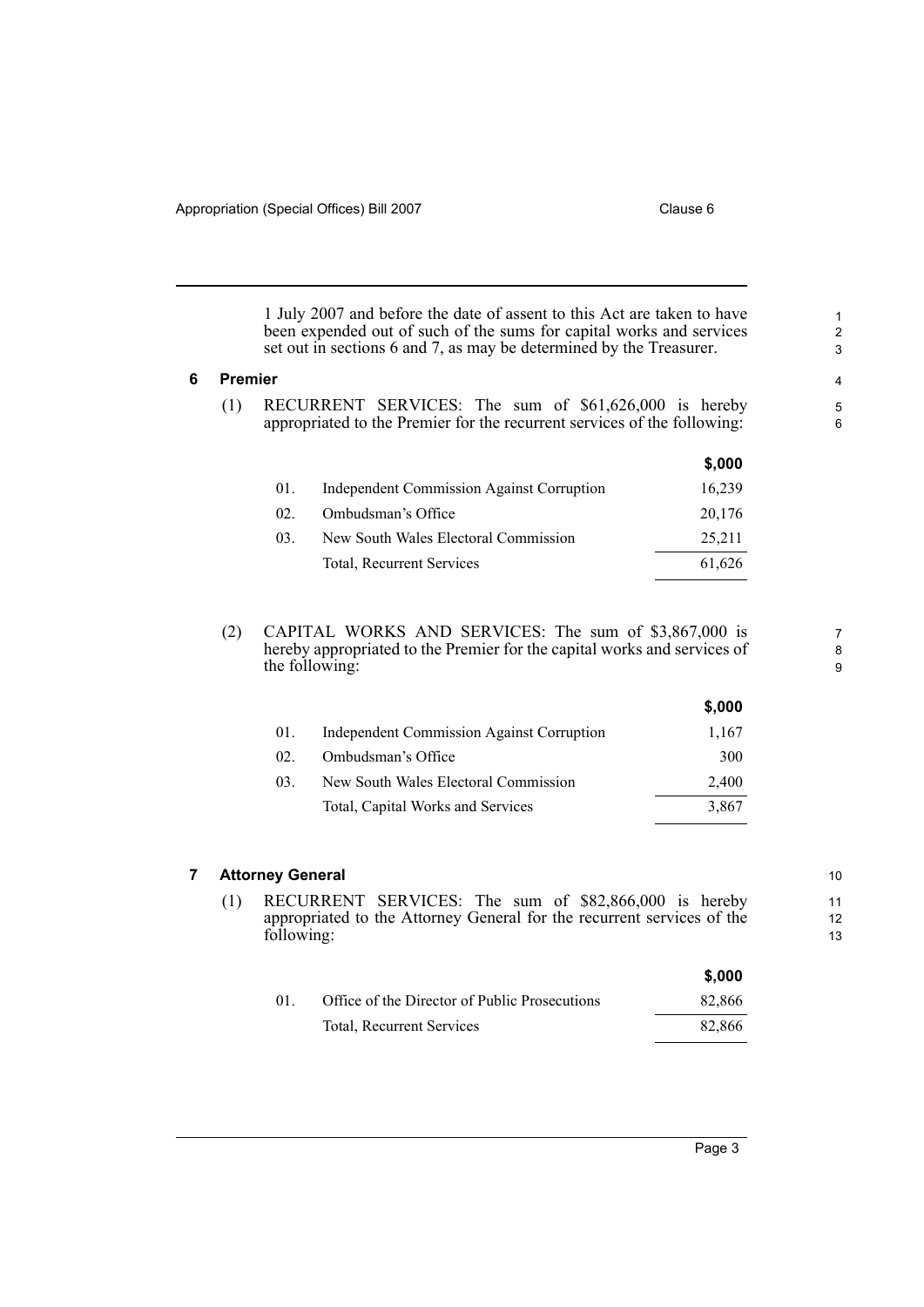(2) CAPITAL WORKS AND SERVICES: The sum of \$1,302,000 is hereby appropriated to the Attorney General for the capital works and services of the following:

|          |                                               | \$,000 |
|----------|-----------------------------------------------|--------|
| $01_{-}$ | Office of the Director of Public Prosecutions | 1.302  |
|          | Total, Capital Works and Services             | 1.302  |

1 2 3

## <span id="page-7-0"></span>**8 Variation of authorised payments from Consolidated Fund** (1) In this section, *purpose* means a purpose specified in section 6 or 7 in relation to a Minister to which a sum is appropriated for recurrent

- services or for capital works and services. (2) Payment of a sum appropriated under section 6 or 7 for a purpose may not be made in excess of the sum specified for the purpose, except as provided by this section or Division 4 of Part 2 of the *Public Finance and Audit Act 1983*.
- (3) If the exigencies of government so require, the Treasurer may authorise the payment of a sum in excess of the amount specified for a purpose, but only if an equivalent sum is not paid out for another purpose, whether the other purpose is specified in relation to the same or a different Minister, subject to subsection (4).
- (4) A sum appropriated for recurrent services may only be paid out for recurrent services and a sum appropriated for capital works and services may only be paid out for capital works and services.
- (5) This section does not apply to sums appropriated by another Act.
- (6) This section does not enable the Treasurer to authorise the payment of a sum in augmentation of, or as an addition to, any salary or wages the amount of which has been fixed by law.
- (7) The Treasurer is to inform the Auditor-General of every authorisation given under this section.
- (8) An authorisation under this section may be given before or after the relevant payment is made.

## <span id="page-7-1"></span>**9 Appointment of person to carry out the functions of the Treasurer under section 8**

(1) The Treasurer may appoint a person to carry out the Treasurer's functions under section 8.